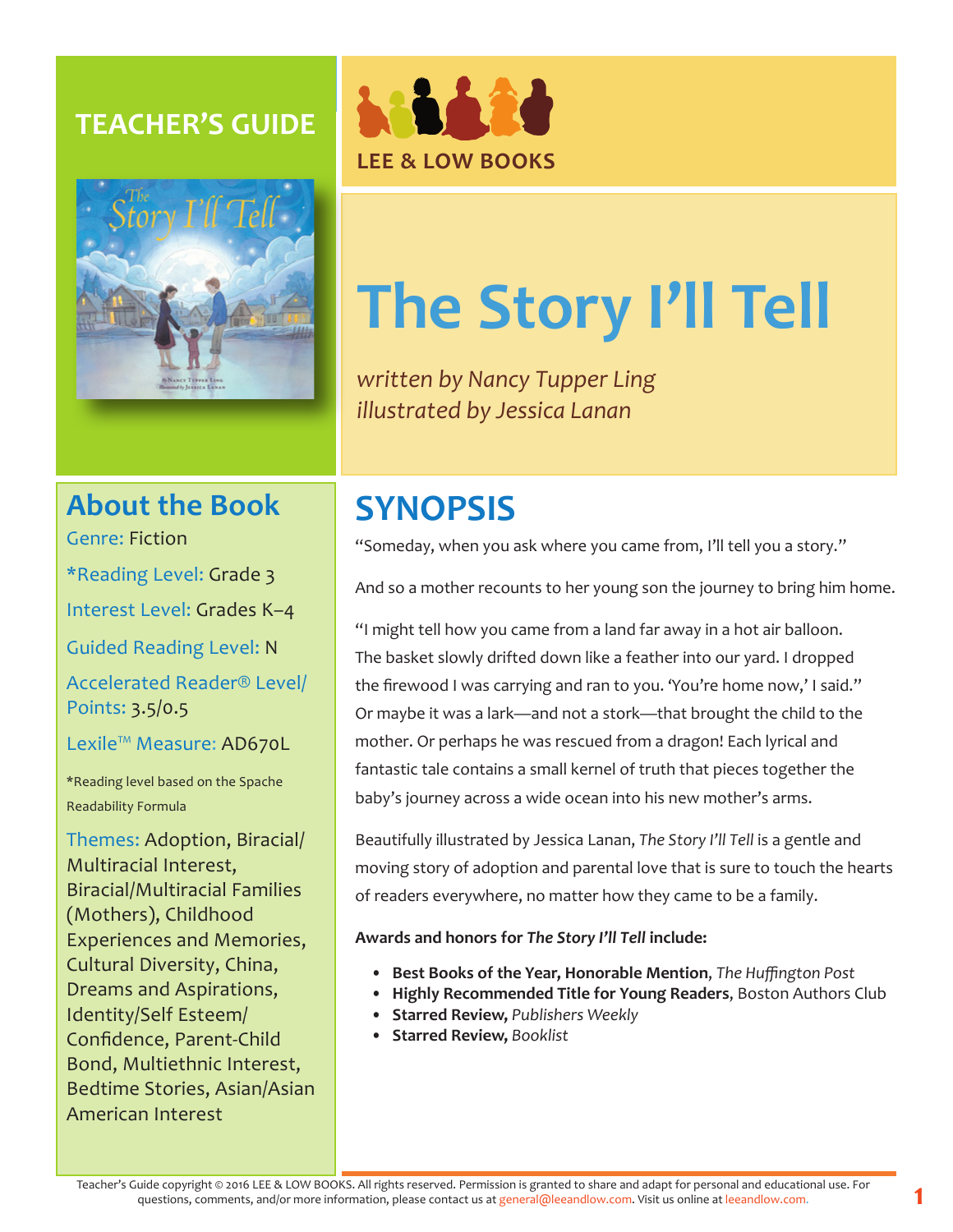## **LEE & LOW BOOKS ARA 28** The Story I'll Tell



### **BACKGROUND**

*Adoption:* Adoption refers to the process of legally transferring parental rights and responsibilities from a child's birth parents to a new parent or parents. A child can be adopted within the same country where s/he was born; this is called a domestic adoption. An international adoption between countries involves considering additional laws. The Department of State says, "Although the process can be intimidating, families from the United States adopt thousands of children in need of permanent and loving homes from other countries each year" (https://travel.state.gov/ content/adoptionsabroad/en/adoption-process/whatis-intercountry-adoption.html). This pamphlet has a great deal of information on United States' process for adopting internationally: https://travel.state. gov/content/dam/aa/pdfs/Intercountry\_Adoption\_ From\_A\_Z.pdf. American families adopt children from countries all over the world. There are different age requirements, travel requirements and other regulations depending on the country of adoption.

Talking about adoption at school may be sensitive, especially if you have an adopted child in your class. This list from the American Academy of Pediatrics gives advice about language to use when discussing adoption: https://www.healthychildren.org/English/family-life/ family-dynamics/adoption-and-foster-care/Pages/ Respectful-Ways-to-Talk-about-Adoption-A-List-of-Dos-Donts.aspx. This blog post (https://creatingafamily. org/adoption-category/talking-adoption-part-1-talking-0-5-year-olds/) and this one (https://creatingafamily. org/adoption-category/talking-about-adoption-part-2 talking-with-6-12-year-olds/) suggest developmentally appropriate answers to children's questions about adoption that could be adapted for classroom conversations.

*Adoption from China:* Between 1999 and 2015, over 76,000 children were adopted from China to the US. 87% of those children were female. The vast majority were under two years of age (https://travel.state.gov/ content/adoptionsabroad/en/about-us/statistics.html). China only allows adoptions by American parents. Prospective parents must be 30 years old. At least one adoptive parent must travel to China to bring the child home. (More information about Chinese adoption requirements and process can be found here: https:// travel.state.gov/content/adoptionsabroad/en/country-

#### information/learn-about-a-country/china.html.)

*Yunnan Province:* Located in southwest China, it is known for its majestic mountains. The region is popular for climbing and hiking and is home to a wide variety of plant and animal species. The Meili Snow Mountain is worshiped by Tibetan Buddhists. For more information see http://en.ynta.gov.cn/Item/2900.aspx or http:// www.nytimes.com/2009/04/05/travel/05explorer.html.

*August Moon:* Also known as the mid-Autumn Festival, the August Moon is the second largest festival in China after Chinese New Year. People celebrate the moon, supposedly at its fullest and brightest at this time of year and eat moon cakes. People in some regions perform dragon and lion dances. (See https://www. travelchinaguide.com/essential/holidays/mid-autumn. htm for more information.)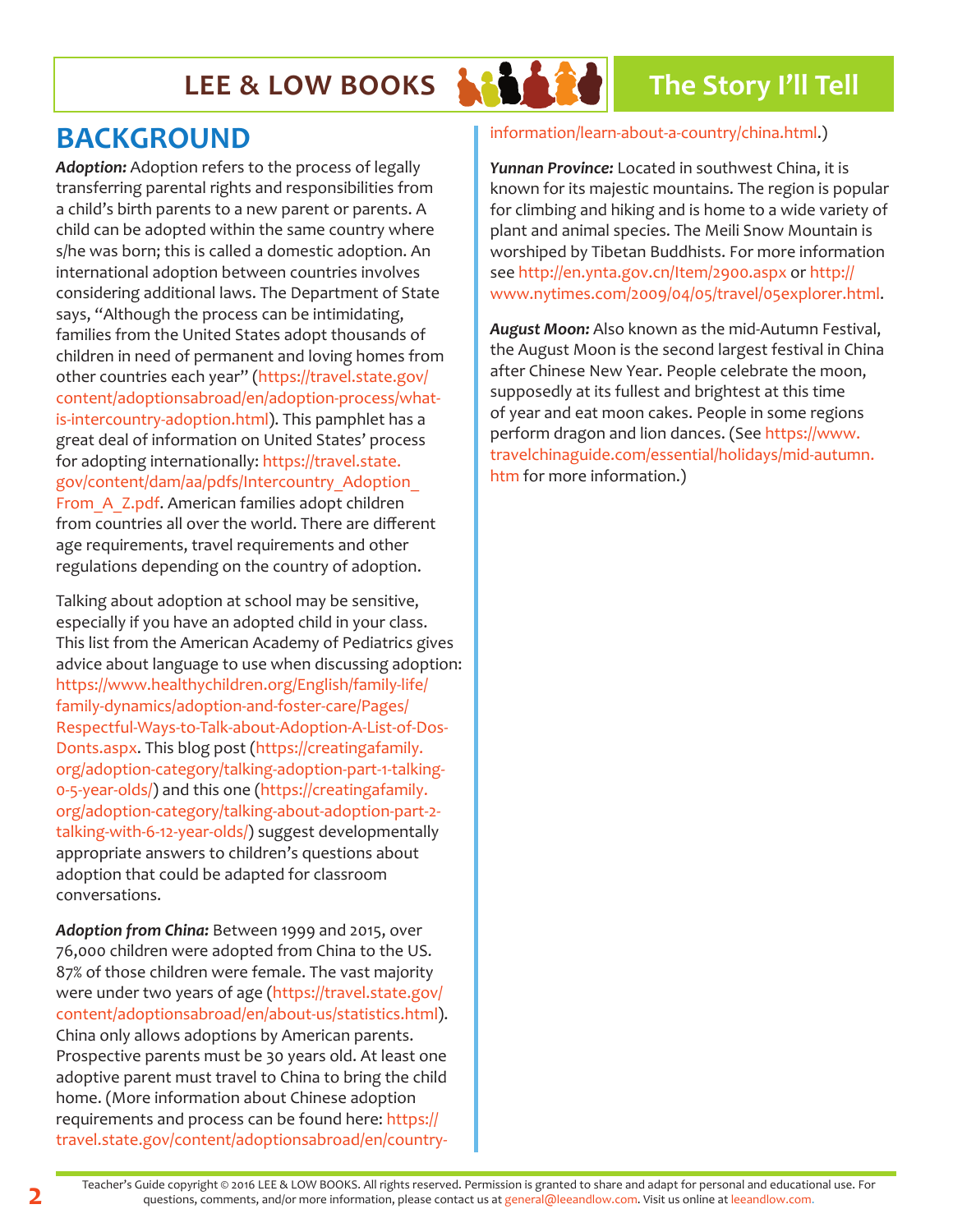### **VOCABULARY**

*(Reading Standards, Craft & Structure, Strand 4) (Language Standards, Vocabulary Acquisition & Use, Strands 4–6) (Speaking & Listening Standards, Comprehension & Collaboration, Strands 1 and 2)*

The story contains several contentspecific and academic words and phrases that may be unfamiliar to students. Based on students' prior knowledge, review some or all of the vocabulary below. Encourage a variety of strategies to support students' vocabulary acquisition: look up and record word definitions from a dictionary, write the meaning of the word or phrase in their own words, draw a picture of the meaning of the word, create a specific action for each word, list synonyms and antonyms, and write a meaningful sentence that demonstrates the definition of the word.

#### **Content Specific**

hot-air balloon, firewood, horseman, stallion, postman, satchel, angel, lanterns, marble, lark, birch tree, patch of cabbages, tiger lilies, pollen, Mountains of Yunnan, August Moon, lion dancers, fiddles, float (in a parade), silk blanket

#### **Academic**

drifted, silky, silent, wisps, sparkled, announced, cradled, fluttered, freckles, eyebrows, distant, plucked, raise (a child), cooing, tiptoed, rescue, cave, tale, fool, brightest, truth, gathered, dawn, smoothed, hummed, received



### The Story I'll Tell **And Are LEE & LOW BOOKS**

### **BEFORE READING**

#### **Prereading Focus Questions**

*(Reading Standards, Craft & Structure, Strand 5 and Integration of Knowledge & Ideas, Strand 7)*

*(Speaking & Listening Standards, Comprehension & Collaboration, Strands 1 and 2)*

Before introducing this book to students, you may wish to develop background knowledge and promote anticipation by posing questions such as the following:

- 1. What does it mean for a person to be adopted? What might an adopted child wonder about?
- 2. What country do you live in? What are some other countries in the world? Where is China on the map? How would a person travel from [your country] to China?
- 3. Does someone at home tell you bedtime stories? What makes a good bedtime story? Are bedtime stories real or imaginary? How might they be both?

#### **Exploring the Book**

*(Reading Standards, Key Ideas & Details, Strand 1, Craft & Structure, Strand 5, and Integration of Knowledge & Ideas, Strand 7) (Speaking & Listening Standards, Comprehension & Collaboration, Strands 1 and 2)*

Talk about the title of the book. Then ask students what they think this book will most likely be about and whom the book might be about. What do they think might happen? What information do they think they might learn? What makes them think that?

Take students on a book walk and draw attention to the following parts of the book: front and back covers, title page, author and illustrators' dedications, and illustrations.

#### **Setting a Purpose for Reading**

*(Reading Standards, Key Ideas & Details, Strands 1–3)*

Have students read to find out about:

- what bedtime story the mother tells her son
- how the bedtime story is both imaginary and informative

Encourage students to consider why the author, Nancy Tupper Ling, would want to share this story with young people and why she would tell the story from the mother's perspective.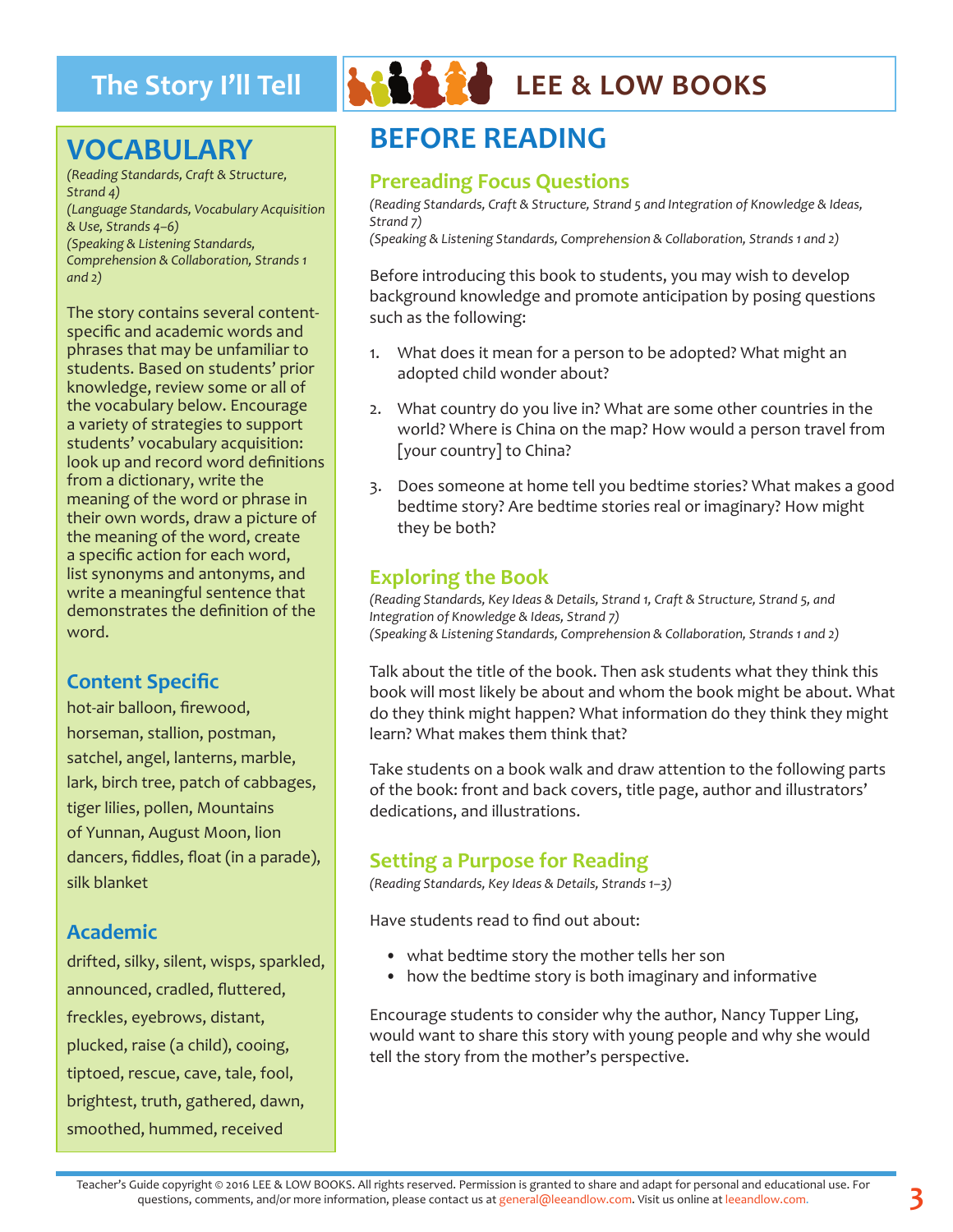### **LEE & LOW BOOKS AND A POWERF The Story I'll Tell**

### **AFTER READING**

#### **Discussion Questions**

After students have read the book, use these or similar questions to generate discussion, enhance comprehension, and develop appreciation for the content. Encourage students to refer to passages and/ or illustrations in the book to support their responses. **To build skills in close reading of a text, students should cite evidence with their answers.**

#### **Literal Comprehension**

*(Reading Standards, Key Ideas & Details, Strands 1–3) (Speaking & Listening Standards, Comprehension & Collaboration, Strands 1–3 and Presentation of Knowledge & Ideas, Strand 4)*

- 1. Who is the narrator of the story? How do you know?
- 2. On the first page, what are the mother and son doing? What time of day is it? What kind of story will she tell him?
- 3. When the mother is carrying firewood, what does she see? What does she say to the boy?
- 4. How does the horseman bring the boy?
- 5. How does the angel bring the boy?
- 6. What sound does the mother hear? What does she see when she climbs the tree?
- 7. What is Grandma's story about where the mother came from? How does she change the story for the boy? What does the mother notice right away about the boy? To what does she compare his eyebrows?
- 8. What happens in town on the August moon? What do the mother and the boy do?
- 9. What do the parents see on the beach? What about in the second version of the beach story?
- 10. What does the mother think the boy will say when she tells all her tales?
- 11. What will the mother say when she tells the boy the truth?

#### **Extension/Higher Level Thinking**

*(Reading Standards, Key Ideas & Details, Strands 2 and 3 and Craft & Structure, Strands 4 and 6) (Speaking & Listening Standards, Comprehension & Collaboration,* 

*Strands 1–3 and Presentation of Knowledge & Ideas, Strand 4)*

- 1. What aspects of the mother's imaginary stories are realistic? Which ones are obviously fictional?
- 2. Which of the mother's imaginary stories are related to China, the country from which the boy was adopted? Which stories are related to the mother's own culture?
- 3. How do the mother's stories make the boy feel safe and protected? Give specific examples.
- 4. How do the mother's stories make the boy feel loved? Give specific examples.
- 5. Why do you think the mother considers the truth "a beautiful story too?" How did the boy actually get to his new home? How did he react when he arrived?
- 6. How do the illustrations contribute to the mood and tone of the story? What emotions do the characters' faces and body language convey?
- 7. In this interview with Lee & Low Books, the author says, "My hope is that *The Story I'll Tell,* this work of fiction, will create a conversation between adoptive parents and their child, or teachers and their students" (https://www.leeandlow. com/books/2909/interviews). What kinds of conversations might this book create? Why do you think Nancy Tupper Ling wants these conversations to happen?
- 8. What do you notice about the illustration of the family on the page when the boy is brought home? What might be the author's message about the definition of a family? How does the illustration support the author's message?
- 9. What might be challenging for an adopted child? Why might an adopted child "Cry for things lost and new," as the book says?
- 10. Why do you think the author tells this story from the perspective of the mother?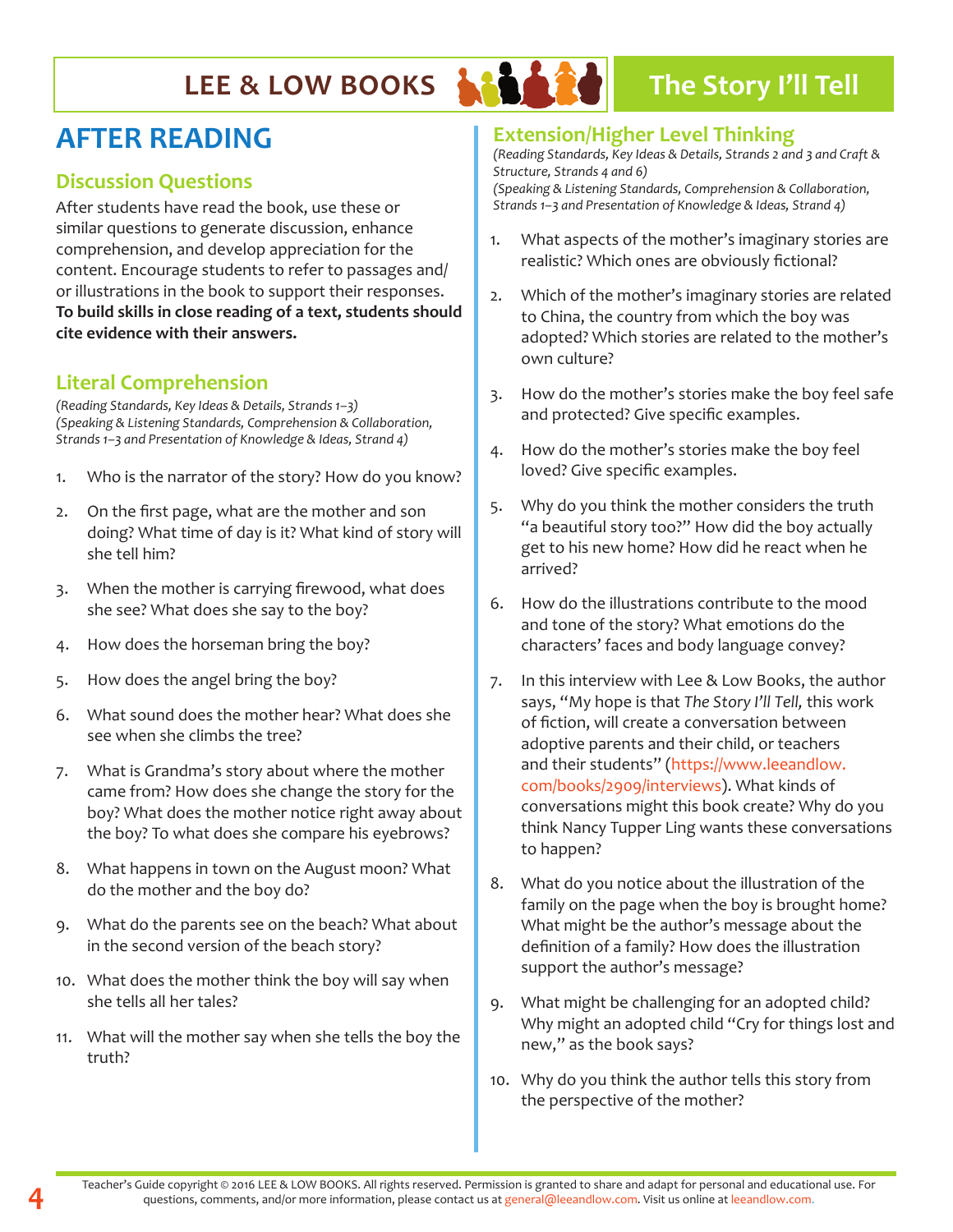### The Story I'll Tell **And Add** LEE & LOW BOOKS

 $\star$ "Laced with Chineseflavored splendor throughout. . . . It's an unabashed love letter, one that many families will treasure."

–*Publishers Weekly,* starred review

 $\star$ "[T]his is a particularly well-done example of an adoption fairy tale that is sure to be a comforting resource to parents and children alike."

–*Booklist,* starred review

"A heartwarming conclusion ties the mother's fanciful stories to the parents' real flight. . . and acknowledges that 'the truth is a beautiful story too.'"

–*Kirkus Reviews* 

#### **Reader's Response**

*(Writing Standards, Text Types & Purposes, Strands 1–3 and Production & Distribution of Writing, Strands 4–6)* 

Use the following questions and writing activities to help students practice active reading and personalize their responses to the book. **Suggest that students respond in reader's response journals, essays, or oral discussion.** You may also want to set aside time for students to share and discuss their written work.

- 1. The illustrator's dedication in this book reads, "To my grandfather, who loved beautiful books." What might be considered beautiful about this book?
- 2. In this interview with Lee & Low Books, author Nancy Tupper Ling discusses her process for researching this story by saying, "I made a point of listening anew to my friends' adoptive stories. It was clear that each story was both universal and unique" (https://www.leeandlow.com/books/2909/ interviews). What does she mean? How is *The Story I'll Tell* both universal and unique?
- 3. Parents often lovingly notice tiny details about their children. What tiny details does the mother notice about her son during the story? What tiny details do your parents or family members notice about you? Think of something or someone you love (for example, a sibling, cousin, or pet.) What tiny details do you love about him or her?
- 4. If you were the boy in this book, which of the mother's answers to the question, "Where did I come from?" would you most want to hear? Why?

#### **ELL/ESL Teaching Activities**

*(Speaking & Listening Standards, Comprehension & Collaboration, Strands 1–3 and Presentation of Knowledge & Ideas, Strands 4–6) (Language Standards, Vocabulary Acquisition & Use, Strands 4–6)*

These strategies might be helpful to use with students who are English Language Learners.

- 1. Assign ELL students to partner-read the story with strong English readers/speakers. Students can alternate reading between pages, repeat passages after one another, or listen to the more fluent reader.
- 2. Have each student write three questions about the story. Then let students pair up and discuss the answers to the questions.
- 3. Depending on students' level of English proficiency, after the first reading:
	- Review the illustrations in order and have students summarize what is happening on each page, first orally, then in writing.

• Have students work in pairs to retell either the plot of the story or key details. Then ask students to write a short summary, synopsis, or opinion about what they have read.

- 4. Have students give a short talk about their family heritage or favorite bedtime story.
- 5. The book contains several content-specific and academic words that may be unfamiliar to students. Based on students' prior knowledge, review some or all of the vocabulary. Expose English Language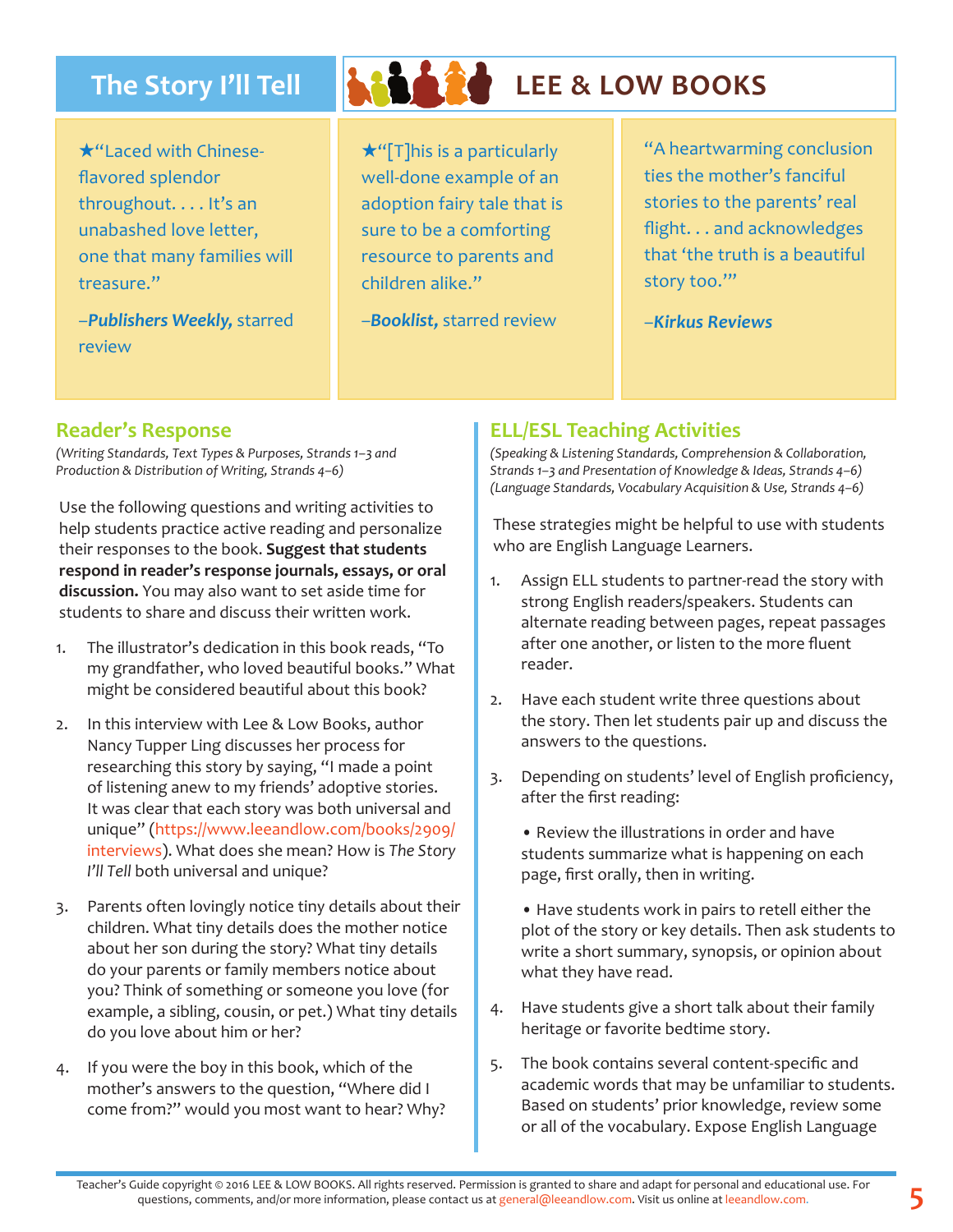### **LEE & LOW BOOKS AND A POWERF The Story I'll Tell**

Learners to multiple vocabulary strategies. Have students make predictions about word meanings, look up and record word definitions from a dictionary, write the meaning of the word or phrase in their own words, draw a picture of the meaning of the word, list synonyms and antonyms, create an action for each word, and write a meaningful sentence that demonstrates the definition of the word.

6. Practice oral storytelling with students by retelling the individual stories from the book or other similar stories. Explicitly teach storytelling vocabulary and language structures and practice speaking expressively.

### **INTERDISCIPLINARY ACTIVITIES**

*(Introduction to the Standards, page 7: Students who are college and career ready must be able to build strong content knowledge, value evidence, and use technology and digital media strategically and capably)*

Use some of the following activities to help students integrate their reading experiences with other curriculum areas. These can also be used for extension activities, for advanced readers, and for building a home-school connection.

### **English Language Arts**

*(Reading Standards, Key Ideas and Details, Strands 1–3, Craft and Structure, Strands 4–6, and Integration of Knowledge and Ideas, Strands 7 and 9)*

*(Writing Standards, Text Types and Purposes, Strands 2 and 3 and Production and Distribution of Writing, Strand 4)*

- 1. The synopsis of the book says "Each lyrical and fantastic tale contains a small kernel of truth that pieces together the baby's journey across a wide ocean into his new mother's arms." Create a chart listing each story and the "kernel of truth" it might contain. Have students experiment with writing stories that are fictional but contain a "kernel of truth."
- 2. Some experts suggest using "life books" to honor an adopted child's personal story. (See a sample student-friendly explanation here: http://wiadopt. org/Portals/WIAdopt/Tipsheets/Youth/LifeBooks.

pdf.) Decide on a format appropriate for your students and ask them to create life books that share details about their families and personal histories.

- 3. Read other books about adoption, such as *Bringing Asha Home* (https://www.leeandlow.com/ books/2367) and *Journey Home* (https://www. leeandlow.com/books/2416). Compare and contrast the experiences of the characters. This blog post has ideas for additional discussion questions: http:// blog.leeandlow.com/2014/11/20/books-to-teachabout-adoption/.
- 4. Explore the genre of bedtime stories (For example, *How Far Do You Love Me*? https://www.leeandlow. com/books/2818). What are some common characteristics and themes?

#### **Social Studies/Geography**

*(Writing Standards, Research to Build and Present Knowledge, Strand 7)*

*(Speaking and Listening Standards, Comprehension and Collaboration, Strands 1–3)* 

- 1. Have students research the process of adopting from China. Explore the graphs and statistics on the Department of State website to compare information about adoptions from China with adoption from other countries (https://travel. state.gov/content/adoptionsabroad/en/about-us/ statistics.html).
- 2. Ask someone who is adopted or who has adopted a child from another country to come and talk to your class about his or her experiences. Consider inviting a parent (if the child and parent feels comfortable sharing) for a class discussion to explore the adoption process, including the joys and challenges. As a group, generate questions to ask in advance.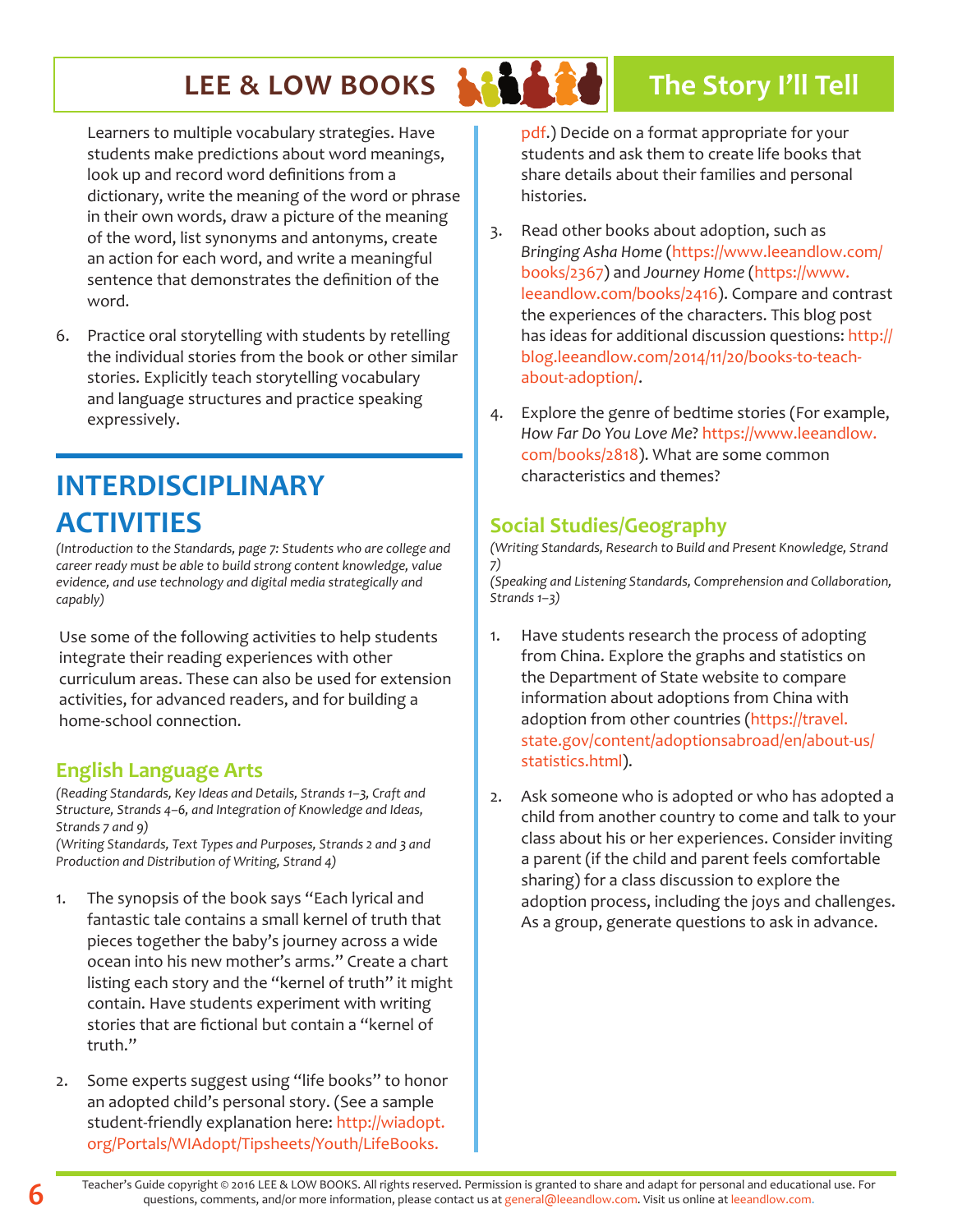

### The Story I'll Tell **And Are LEE & LOW BOOKS**

#### **Art**

*(Reading Standards, Craft and Structure, Strand 4) (Speaking and Listening Standards, Comprehension and Collaboration, Strand 2)*

- 1. Discuss how the author's descriptive language in the various arrival stories evokes mental images for the reader. Read sections of the book without showing the illustrations and ask students to sketch their own mental images. Share responses with partners and compare students' images with the book illustrations.
- 2. Read this interview with illustrator Jessica Lanan: http://blog.leeandlow.com/2016/04/26/illustratorjessica-lanan-takes-us-behind-the-art-of-the-storyill-tell/. Have students create family portraits using a simplified version of her process (e.g., pencil sketches followed by watercolor).

#### **School-Home Connection**

*(Reading Standards, Integration of Knowledge and Ideas, Strand 7) (Writing Standards, Text Types and Purposes, Strand 3) (Speaking and Listening Standards, Comprehension and Collaboration, Strands 1–3)* 

- 1. Sharing the Chinese-themed stories from this book with families as examples, ask students and families to work together to compose a list of imaginary "arrival" stories that reflect their own ethnic and/or cultural backgrounds.
- 2. Ask students and families to mark on a world map from where their various family members came. Students can draw planes, boats, etc. to show how family members traveled to the United States.
- 3. Ask families to share their favorite bedtime stories. Collect the class's favorites into a class book or have a family pajama party and share them at school.

### **Additional titles to teach about adoption and the parent-child bond:**

*Bringing Asha Home* written by Uma Krishnaswami, illustrated by Jamel Akib https://www.leeandlow.com/books/2367

*Journey Home* written by Lawrence McKay, illustrated by Dom Lee and Keunhee Lee https://www.leeandlow.com/books/2416

*A Song for Cambodia* written by Michelle Lord, illustrated by Shino Arihara https://www.leeandlow.com/books/2510

*How Far Do You Love Me?* written and illustrated by Lulu Delacre https://www.leeandlow.com/books/2818

*Love to Mamá: A Tribute to Mothers* written by Pat Mora, illustrated by Paula Barragán https://www.leeandlow.com/books/2424

*Arrorró, mi niño: Latino Lullabies and Gentle Games* written and illustrated by Lulu Delacre https://www.leeandlow.com/books/2356

*In Daddy's Arms I Am Tall: African Americans Celebrating Fathers* written by various poets, illustrated by Javaka Steptoe https://www.leeandlow.com/books/2408